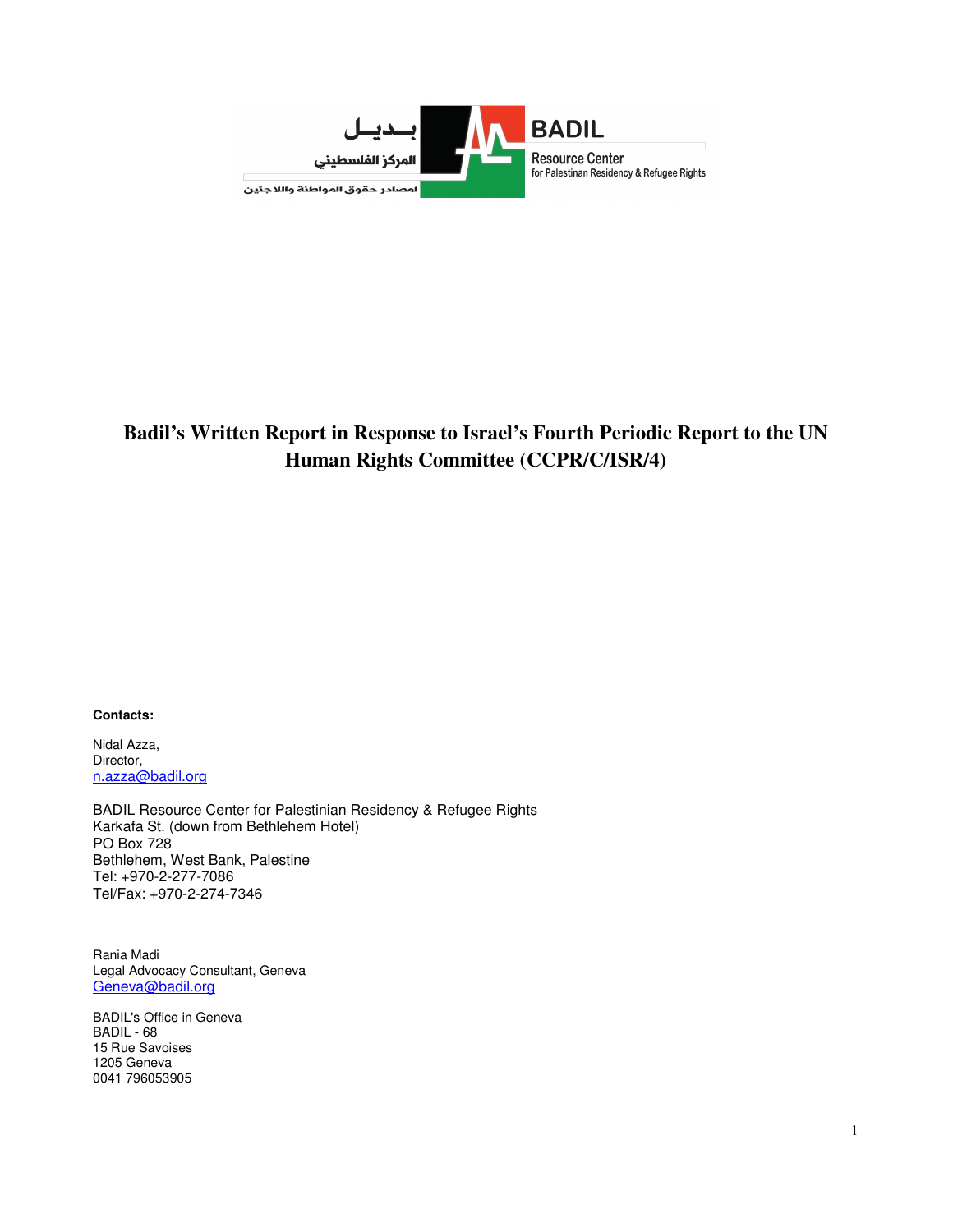# **Table of Contents**

| $\mathbf{L}$ |                                                                                                      |  |
|--------------|------------------------------------------------------------------------------------------------------|--|
| П.           |                                                                                                      |  |
| Ш.           |                                                                                                      |  |
| $\bullet$    |                                                                                                      |  |
| $\bullet$    |                                                                                                      |  |
|              |                                                                                                      |  |
| IV.          |                                                                                                      |  |
| $\bullet$    | Denial of Palestinian refugees' right to reparation (return, property restitution and compensation)7 |  |
| $\bullet$    |                                                                                                      |  |
| $\bullet$    |                                                                                                      |  |
| $\bullet$    |                                                                                                      |  |
| $\bullet$    |                                                                                                      |  |
| $\bullet$    |                                                                                                      |  |
|              |                                                                                                      |  |
| V.           |                                                                                                      |  |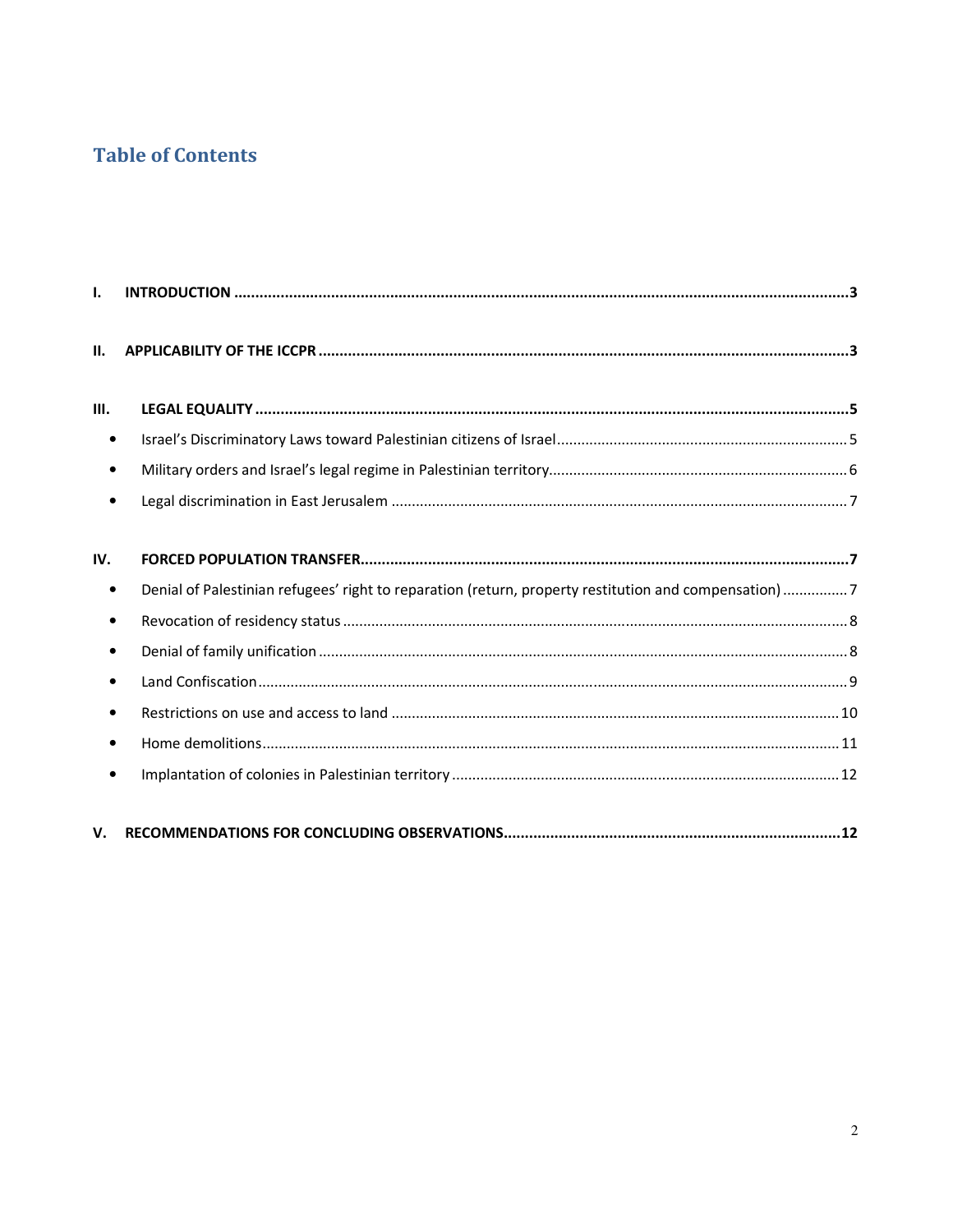## **Badil's Written Report in Response to Israel's Fourth Periodic Report to the UN Human Rights Committee (CCPR/C/ISR/4)**

## **I. INTRODUCTION**

- 1. Badil Resource Center (Badil) is an independent human rights organization based in Palestine. It works to promote a rights-based approach to the issues of Palestinian refugees and internally displaced persons. Badil is registered as a non-governmental organization in the OPT, and has consultative status with ECOSOC. For further information, please see: www.badil.org.
- 2. Badil appreciates the opportunity to submit information to the UN Human Rights Committee (HRC) with regard to Israel's implementation of the International Covenant on Civil and Political Rights (ICCPR), in response to Israel's Fourth Periodic Report (CCPR/C/ISR/4).
- 3. This written report is organized by, and seeks to draw the attention of the HRC to, core issues that were not satisfactorily addressed by Israel's Fourth Periodic Report, namely: the applicability of the ICCPR in West Bank and Gaza, in violation of the decision of International Court of Justice on the matter and disrespecting this Committee's call on Israel to do so; the inclusion of the principle of equality in Israell's *Basic Law: Human Dignity and Liberty (1992)* and the repeal of discriminatory laws; and Israel's institutionalized discriminatory policies that cause the forced transfer of Palestinian population.

## **II. APPLICABILITY OF THE ICCPR**

- 4. Badil notes with deep concern that Israel has maintained its position that the International Covenant on Civil and Political Rights (hereinafter "ICCPR" or "the Covenant") is *not applicable* in West Bank and Gaza, arguing that:
	- (i) such territories are ruled by the Law of Armed Conflict, which, the State party argues, excludes the possibility of applying Human Rights Law mechanisms, such as the Covenant; $<sup>1</sup>$ </sup>
	- (ii) the Convention is territorially bound and, therefore, "does not apply, nor was it intended to apply, to areas beyond a state's national territory".<sup>2</sup>
- 5. Badil supports the view, in accordance with the International Court of Justice's Advisory Opinion on the Legal Consequences of the Construction of a Wall in the occupied Palestinian territory (oPt), that the ICCPR, along with other human rights instruments, is applicable outside national territory and, specifically, in West Bank and Gaza.<sup>3</sup> Such position was also supported by the UN Human Rights Committee (HRC) in its previous concluding observations,  $4$  according to which "the applicability of the regime of international humanitarian law during an armed

<sup>&</sup>lt;u>.</u> 1 UN Human Rights Committee (HRC), "Consideration of Reports Submitted by States Parties under Article 40 of the Covenant pursuant to the Optional Reporting Procedure - Fourth Periodic Report: Israel. Submitted on 14 October 2013. ('Israel's Fourth Periodic Report')," December 12, 2013, para. 47, CCPR/C/ISR/4.

<sup>2</sup> Ibid., para. 48.

<sup>3</sup> International Court of Justice, "Legal Consequences of the Construction of the Wall in the Occupied Palestinian Territory (Advisory Opinion)," July 9, 2004, 137.

<sup>4</sup> UN Human Rights Committee (HRC), "Consideration of Reports Submitted by States Parties under Article 40 of the Covenant - Concluding Observations on Israel's Initial Report," August 18, 1998, para. 10, CCPR/C/79/Add.93; UN Human Rights Committee (HRC), "Consideration of Reports Submitted by States Parties under Article 40 of the Covenant - Concluding Observations on Israel's Second Report," August 5, 2003, para. 11, CCPR/CO/78/ISR; and, most recently, UN Human Rights Committee (HRC), "Consideration of Reports Submitted by States Parties under Article 40 of the Covenant - Concluding Observations on Israel's Third Periodic Report," September 3, 2010, para. 5, CCPR/C/ISR/CO/3.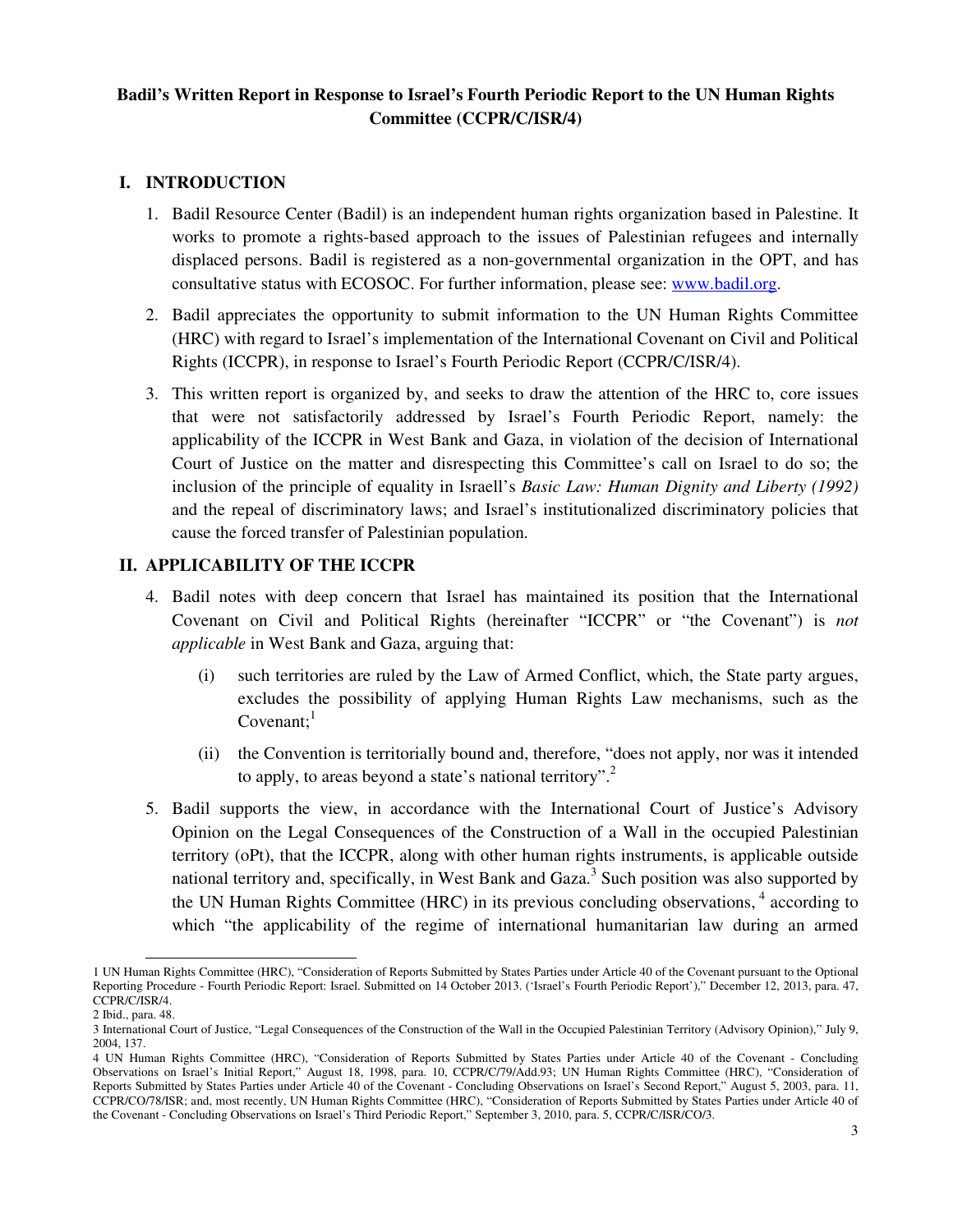conflict, as well as in a situation of occupation, does not preclude the application of the Covenant".<sup>5</sup>

- 6. Badil also observes that Palestine's recent accession to the ICCPR should not be taken as releasing Israel from its obligations under the Covenant, given that the situation of occupation persists, and Israeli security forces continue to "exercise […] effective *jurisdiction* [our emphasis]"<sup>6</sup> in Palestinian territory, thus, falling under article 2, paragraph 1, of the Covenant.<sup>7</sup>
- 7. Israel has been systematically using its erroneous interpretation of the applicability of the Covenant in Palestinian territory as an excuse to avoid accountability for violations of the rights of Palestinians. Notably, the State party has invoked such interpretation as it did not answer:
	- (i) question 5 of the "List of issues prior to the submission of the fourth periodic report of Israel" (hereinafter, "2012 List of issues"), $<sup>8</sup>$  pertaining to the inclusion of the principle</sup> of equality in Israeli Law and its application to Palestinians and Israeli settlers:<sup>9</sup>
	- (ii) question 6(a) and (b), regarding the practice of collective punitive demolitions and discriminatory planning, respectively, in West Bank;  $^{10}$
	- (iii) questions 6(d) and 13, concerning the access to health services, education, adequate housing, water and sanitation in the context of the blockade on Gaza, as well as its lifting, respectively;  $11$
	- (iv) question 9, pertaining to the access by all residents of Palestinian territory to natural resources such as agricultural lands and adequate water supplies; <sup>12</sup>
	- (v) question 17, regarding the practice of administrative detention;  $13$
	- (vi) question 18, concerning settler violence; $^{14}$
	- (vii) question 20, pertaining to issuance of permits for long-term residents in the West Bank and expulsion such persons to Gaza;<sup>15</sup>
	- (viii) question 21, regarding the establishment of settlements;<sup>16</sup> and
	- (ix) question 25, concerning the rights of the child and equality before the law.<sup>17</sup>
- 8. Israel's denial to answer for such violations has great impact on its accountability for the forced transfer of Palestinian population, to which many of the issues mentioned in the previous paragraph contribute, as will be addressed by item IV.
- 9. Furthermore, by rejecting the applicability of the Covenant in West Bank and Gaza, Israel is refusing to accept the Palestinian people's right to self-determination, which has been omitted in

<sup>9</sup> UN Human Rights Committee (HRC), "Israel's Fourth Periodic Report," para. 53 and 56.

<sup>5</sup> UN Human Rights Committee (HRC), "Concluding Observations on Israel's Third Periodic Report," para. 5.

<sup>6</sup> UN Human Rights Committee (HRC), "Consideration of Reports Submitted by States Parties under Article 40 of the Covenant - Concluding Observations on Israel's Initial Report," para. 10.

<sup>7 &</sup>quot;Each State Party to the present Covenant undertakes to respect and to ensure to all individuals within its territory and subject to its jurisdiction [our emphasis] the rights recognized in the present Covenant". UN General Assembly, "International Covenant on Civil and Political Rights," December 16, 1966, A/RES/2200(XXI)[A-C], Article 2(1).

<sup>&</sup>lt;sup>8</sup> UN Human Rights Committee (HRC), "List of Issues prior to the Submission of the Fourth Periodic Report of Israel (CCPR/C/ISR/4) Adopted by the Human Rights Committee at Its 105th Session, 9-27 July 2012," August 31, 2012, CCPR/C/ISR/Q/4.

<sup>&</sup>lt;sup>10</sup> See UN Human Rights Committee (HRC), "Israel's Fourth Periodic Report," para. 64 and 81, respectively.

<sup>&</sup>lt;sup>11</sup> See ibid., para. 111 and 338., respectively.

<sup>&</sup>lt;sup>12</sup> See ibid., para. 256.

<sup>&</sup>lt;sup>13</sup> See ibid., para. 398.

<sup>&</sup>lt;sup>14</sup> See ibid., para. 400.

<sup>15</sup> See ibid., para. 407.

<sup>16</sup> See ibid., para. 408. <sup>17</sup> Ibid., para. 460 and 461.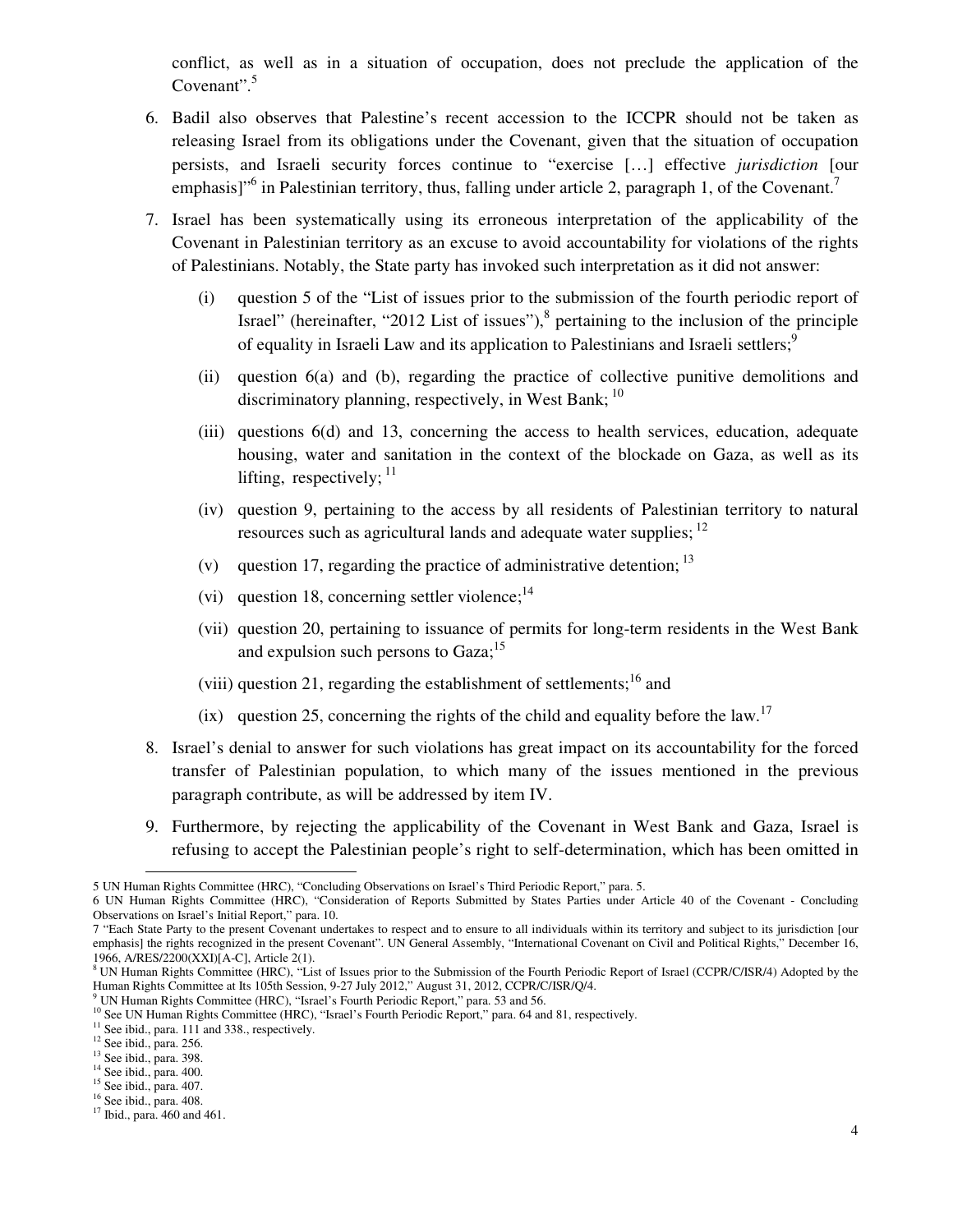Israel's previous accounts on article 1 of the Covenant<sup>18</sup> and has been completely absent from the 2012 List of issues, which Badil notes with regret.

### **III.LEGAL EQUALITY**

- 10. The principle of equality and prohibition of discrimination remain not guaranteed in Israel's *Basic Law: Human Dignity and Liberty (1992)*, which serves as Israel's Bill of Rights. As a consequence, and coupled with the absence of a definition of racial discrimination in Israeli legislation, in accordance with Article 1 of the International Convention on the Elimination of All Forms of Racial Discrimination (ICERD), Israel's legal system "undermine[s] the protection afforded to all persons under [its] jurisdiction [...] for equal access to human rights",  $^{19}$  allowing the perpetuation of institutionalized racial discrimination, in violation of Israel's obligations under international human rights law, including Articles 2(1) and 26 of the Covenant.
- 11. Badil is also particularly concerned with Israel's statement that "[t]here shall be no violation of rights under this Basic Law *except by a law befitting the values of the State of Israel, enacted for a proper purpose, and to an extent no greater than is required* [our emphasis]",<sup>20</sup> which explicitly denotes an understanding that supports the enactment of discriminatory laws.
- 12. Moreover, such values, based on a definition of "the State of Israel as a Jewish and democratic State", $2<sup>1</sup>$  are the basis of a legal framework that gives first-class rights and benefits to Jews while second-class status is afforded to all others. $^{22}$
- 13. As noted in Badil's previous reports to this Committee,<sup>23</sup> and also in a written statement to the United Nations Human Rights Council,<sup>24</sup> Israel's *Law of Return (1950)* and *Citizenship Law (1952) and its amendments* create a discriminatory and dualistic arrangement whereby Jews hold nationality and citizenship, and non-Jews (Palestinians) hold only citizenship. Such dual legal system implements a "systematic discrimination and Jewish preference inside Israel and in the oPt [that] meet the definition of a regime of apartheid".<sup>25</sup>

#### **Israel's Discriminatory Laws toward Palestinian citizens of Israel**

14. As Badil has noted in a previous publication.<sup>26</sup> Israeli legal system embodies discrimination through laws that: allow or actively establish unequal opportunities of **employment** and access to **education** for Palestinian citizens of Israel; discriminate against Palestinian **land** owners; curb Palestinian **political participation** in Israel; limit the **freedom of speech** and **cultural rights** of Palestinians.<sup>27</sup> Moreover, as of June 2013, there were at least 20 pending bills that could further

<sup>&</sup>lt;sup>18</sup> UN Human Rights Committee (HRC), "Consideration of Reports Submitted by States Parties under Article 40 of the Covenant - Initial Report of States Parties Due in 1993: Israel (Addendum)," June 2, 1998, para. 36–39, CCPR/C/81/Add.13; UN Human Rights Committee (HRC), "Consideration of Reports Submitted by States Parties under Article 40 of the Covenant - Third Periodic Report of States Parties Due in 2007: Israel," November 21, 2008, para. 9, CCPR/C/ISR/3.<br><sup>19</sup> UN Committee on the Elimination of Racial Discrimination (CERD), "Consideration of Reports Submitted by States Parties under Article 9 of the

Convention - Concluding Observations of the Committee on the Elimination of Racial Discrimination: Israel," March 9, 2012, para. 13, CERD/C/ISR/CO/14-16.

 $20$  UN Human Rights Committee (HRC), "Israel's Fourth Periodic Report," para. 51.

<sup>21</sup> Ibid., para. 263.

<sup>&</sup>lt;sup>22</sup> See Roselle Tekiner, "Race and the Issue of National Identity in Israel", *In. J. Middle East Stud*, 23 (1991), 39 – 55.

<sup>&</sup>lt;sup>23</sup> INT/CCPR/NGO/ISR/99/9203 (2009) and INT/CCPR/NGO/ISR/99/9195 (2010).

<sup>&</sup>lt;sup>24</sup> UN Human Rights Council, "Written Statement Submitted by BADIL Resource Center for Palestinian Residency and Refugee Rights, a Nongovernmental Organization in Special Consultative Status," May 27, 2011, A/HRC/17/NGO/55.<br><sup>25</sup> Ibid., 2.

<sup>26</sup> BADIL, *Occasional Bulletin No.26: Israel's Discriminatory Laws* (Bethlehem, Palestine: BADIL Resource Center for Residency and Refugee Rights,

<sup>2012),</sup> http://www.badil.org/en/press-releases/142-2012/3609-press-eng-42.<br><sup>27</sup> See also Adalah, *Inequality Report: The Palestinian Arab Minority in Israel*, February 2011; and Adalah, *New Discriminatory Laws and Bills in* October 2012, especially pp. 7-10.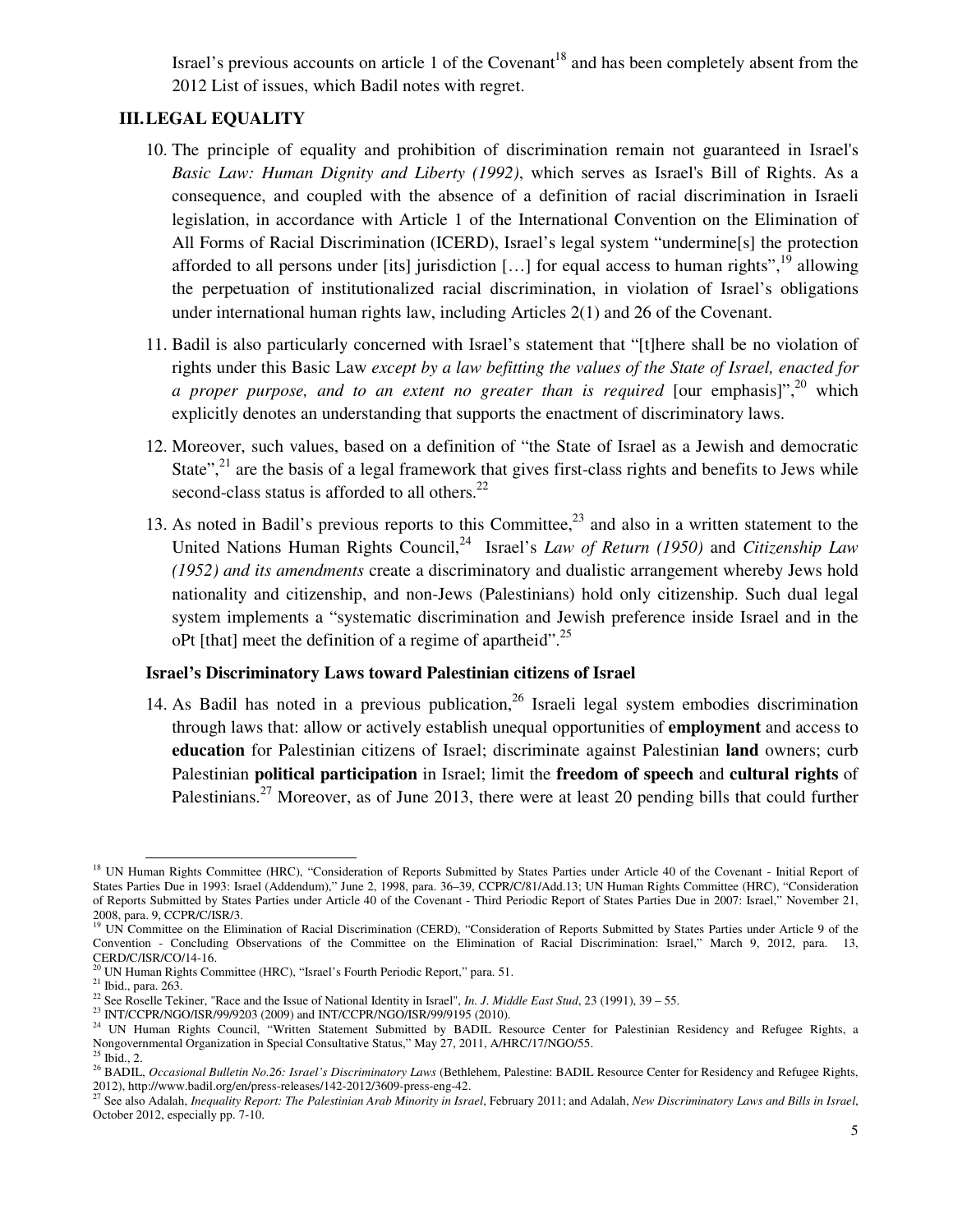restrict land and planning rights, economic, social and cultural rights, and civil and political rights of Palestinian citizens of Israel. $^{28}$ 

- 15. In addition, Israel has enacted several laws which discriminate against "security prisoners" and "security persons", who are overwhelmingly Palestinians.<sup>29</sup> There are also pending bills that could further such discrimination.<sup>30</sup>
- 16. The number of discriminatory laws and, most importantly, the perpetuation of the enactment of new such laws irrefutably indicate that Israel's legal system carries out systematic, institutionalized discrimination against its Palestinian citizens.

#### **Military orders and Israel's legal regime in Palestinian territory**

- 17. Reiterating a previous report by Badil, $31$  the legal regime imposed by Israel on West Bank is discriminatory in its essence, as Palestinians are ruled primarily by *military orders*, while settlers have exclusive preferential rights extended to them by Israeli *domestic law*.
- 18. Concomitantly, Israel has "expanded the concept of Israeli citizenship so as to include settlements constructed throughout OPT", by claiming that settlements were not part of it. $32$
- 19. Badil reiterates its concern over *Order regarding Prevention of Infiltration (1650),* which changes the definition of "infiltrator" from an enemy of the state to anyone in the West Bank without a permit, and *Order regarding Security Provisions (1649),* which provides for a military committee to review deportations appeals without specifically granting the right to appeal or to legal counsel, and allowing deportation within 72 hours. Both orders put thousands of Palestinians at risk of arrest, prosecution, and deportation based on "unclear criteria and without adequate judicial review".<sup>33</sup>
- 20. Most recently, in June 2014, in the context of Operation Brother's Keeper, Israel "raided a number of Islamic associations, allegedly linked to Hamas, confiscated computers and other equipment, and shutdown some by military order".<sup>34</sup> In addition, in August 2014, Israel has issued a military order seeking the forcible transfer of Palestinian Legislative Council Member Khalida Jarrar from her residency in Ramallah to Jericho for a period of six months, under the allegation that she poses a threat to the general security of the area.<sup>35</sup>
- 21. Israel's military orders, amounting to over 2,500, regulate every aspect of Palestinian life in the Palestinian territory – from regulations on how Palestinians can plant decorative flowers *(Military Order #818)*<sup>36</sup> to the authorization, to Israel, to hold Palestinians in administrative detention for up to six months without charge or trial *(Military Order #1229)*<sup>37</sup> – embodying a dual legal system clearly discriminatory in Palestinian territories. More importantly, Israel's

<sup>&</sup>lt;u>.</u> <sup>28</sup> Adalah, "Index of Currently Pending Discriminatory Bills in the 19th Israeli Knesset," June 24, 2013, 1–6.

<sup>29</sup> Adalah, *New Discriminatory Laws and Bills in Israel*, 10–12.

<sup>30</sup> Adalah, "Index of Currently Pending Discriminatory Bills in the 19th Israeli Knesset," 6–7.

<sup>31</sup> INT/CCPR/NGO/ISR/99/9195 (2010), para. 34.

<sup>&</sup>lt;sup>32</sup> Ramy Aly and Michael Collyer, "Migration Legislation, Institutions and Policies in the Euromed Region (Euromed Migration II)," 2011, 254, http://www.enpi-info.eu/library/sites/default/files/attachments/MigrationLegislation,InstitutionsandpoliciesintheEUROMEDregionEN\_eng.pdf.

 $^{33}$  INT/CCPR/NGO/ISR/99/9195 (2010), para. 34.<br> $^{34}$  OCHA - Occupied Palestinian Territories OCHA - Occupied Palestinian Territories, "Protection of Civilians - Weekly Report - 17-23 June 2014," June 26, 2014, 2, http://www.ochaopt.org/documents/ocha\_opt\_protection\_of\_civilians\_weekly\_report\_2014\_6\_26\_english.pdf.

See http://www.alhaq.org/advocacy/topics/population-transfer-and-residency-right/846-re-forcible-transfer-of-palestinian-legislative-council-memberkhalida-jarrar

<sup>36</sup> Israeli Committee Against House Demolitions-USA, "Is Israel an Apartheid State? - Rhetoric or Reality," April 8, 2014, 13, http://icahdusa.org/multimedia/2014/04/08.01-Apartheid-State.pdf.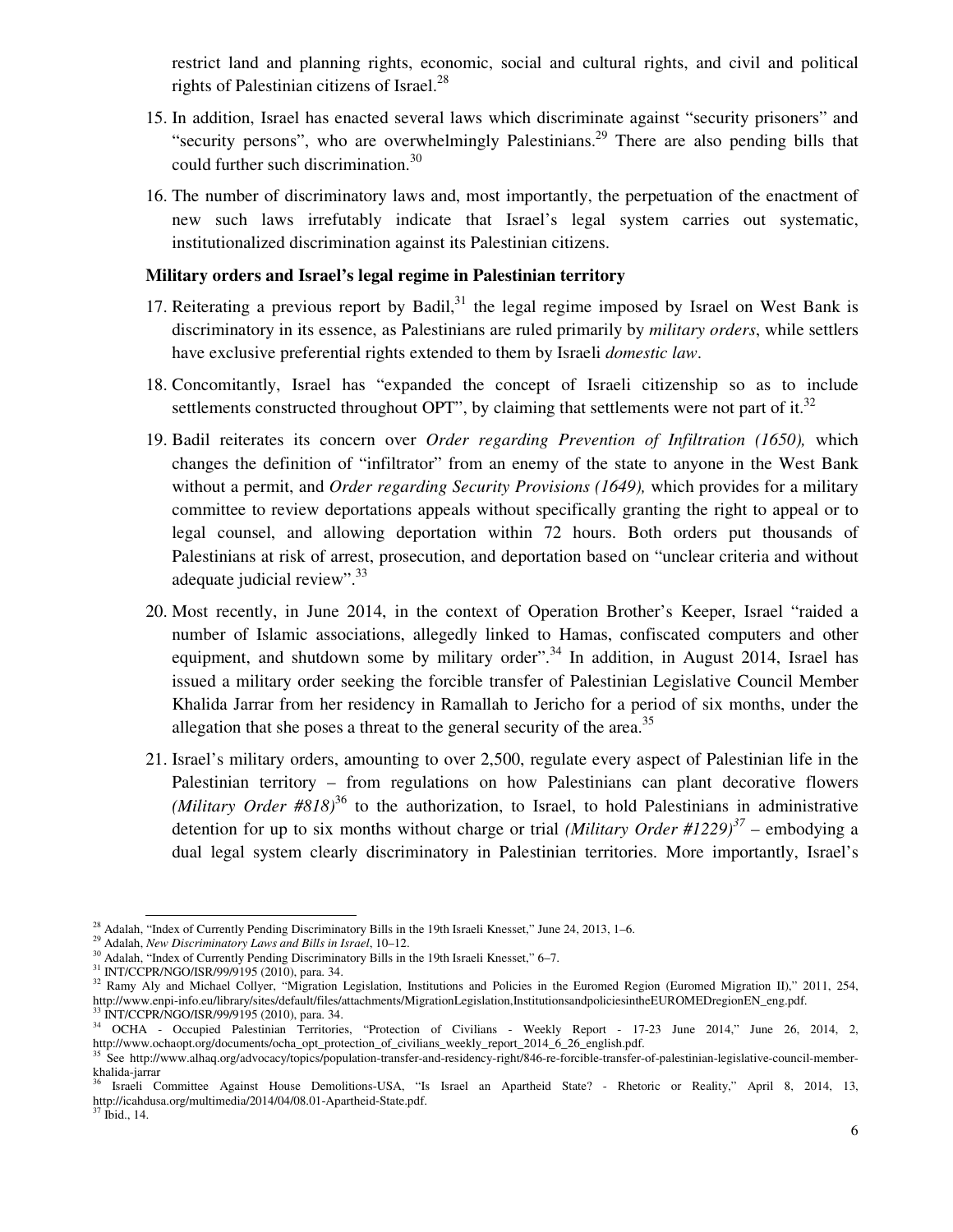military orders adapt the legal code to the changes in the political situation, serving Israeli policies toward Palestinian territories.<sup>38</sup>

### **Legal discrimination in East Jerusalem**

22. The *Citizenship and Entry into Israel Law (Amendment) (2007)* constitute a discriminatory law that not only affects Palestinian citizens of Israel, but also those living in East Jerusalem, by prohibiting them from obtaining Israeli citizenship or residency permits for spouses from West Bank and Gaza Strip. The measure discriminatively denies Palestinians their right to freely enter and establish residency in Jerusalem, and, thus, also impedes family reunification.<sup>39</sup>

## **IV.FORCED POPULATION TRANSFER**

#### **Denial of Palestinian refugees' right to reparation (return, property restitution and compensation)**

- 23. The displacement of Palestinians constitutes a main goal of Israel's colonial strategy aiming at perpetuating illegal control over Palestinians and their land and changing the demographic composition of the territory. It is pursued by Israel though denying Palestinian refugees and IDPs right to reparation (return, restitution and compensation) as well by its discriminatory official policies, such as revocation of residency status, denial of family unification, land confiscation, restrictions on use and access to Palestinian land, home demolitions and continued implantation of colonies in Palestinian territory.
- 24. Palestinian refugees are the largest and longest-standing displaced population in the world today. Out of 11.2 million Palestinians worldwide, 7.4 million are displaced of whom 5.8 million are 1948 refugees, more than one million are 1967 refugees, and 519,000 are IDPs on both sides of the armistice line (in Israel and oPt).<sup>40</sup> In violation of Article 12 (paragraph 4) of the ICCPR, the State of Israel is blocking Palestinian refugees from returning to their homes of origin based on the discriminatory basis of nationality.
- 25. The Palestinian refugees are excluded from the Law of Return(1950) which entitles only Jews to enter "Eretz Israel". The Citizenship Law (1952), has denationalized the 1948 Palestinian refugees and their descendants (5.8 million) in a discriminatory fashion based on their national origin, and de facto denied them their right to return, readmission to their homes of origin within the territory that became Israel in 1948. The State of Israel denies not only the right of the 1948 Palestinian refugees to return but also the right of the 1967 Palestinian refugees (1,022,546 displaced persons) to return to their country of origin, namely the  $oPt<sup>41</sup>$
- 26. In an attempt to prevent Palestinian refugees from returning to their homes Israel retains the authority to make the final determination on permanent residency, including those related to issues of family reunification of Palestinians not registered in the 1967 census, and controlling the return/ entry/ admission of Palestinians to the oPt. Also, in an attempt to prevent Palestinian refugees from and repossessing their property, Israel expropriated their property in an illegal,

<sup>38</sup> Defence for Children International (DCI) - Palestine Section, "Military Courts & Orders - A Maze of Injustice," August 2001, 1, http://www.dcipal.org/english/camp/freedom/pdf/courtsord.pdf.

<sup>39</sup> Civic Coalition for Defending Palestinian Rights in Jerusalem (CCDPRJ), "Israeli Laws and Policies Denying Palestinians the Right to Freely Enter and Establish Residence in Occupied East Jerusalem: Instruments of Population Transfer, Apartheid and Colonialism," June 6, 2013, http://civiccoalition-jerusalem.org/system/files/documents/brief\_-\_population\_transfer\_in\_occupied\_jerusalem.pdf.

<sup>&</sup>lt;sup>0</sup> Badil Resource Center, Survey of Palestinian Refugees and IDPs 2010-2012.

<sup>41</sup> *See:* Badil's Written Report in Response to Israel's Third Periodic Report to the UN Human Rights Committee (CCPR/C/ISR/3), 30 September 2009 available at: file:///C:/Users/Dell/AppData/Local/Temp/badil%20written%20report%20to%20the%20hrscom\_final\_%20sep%202009.pdf. Badil Resource Centre Supplement to Badil's Written Report in Response to Israel's Third Periodic Report to the UN Human Rights Committee (CCPR/C/ISR/3), available at: file:///C:/Users/Dell/AppData/Local/Temp/hrc%2010%20badil%20update%20to%20the%20hrc%20june%202010- 1.pdf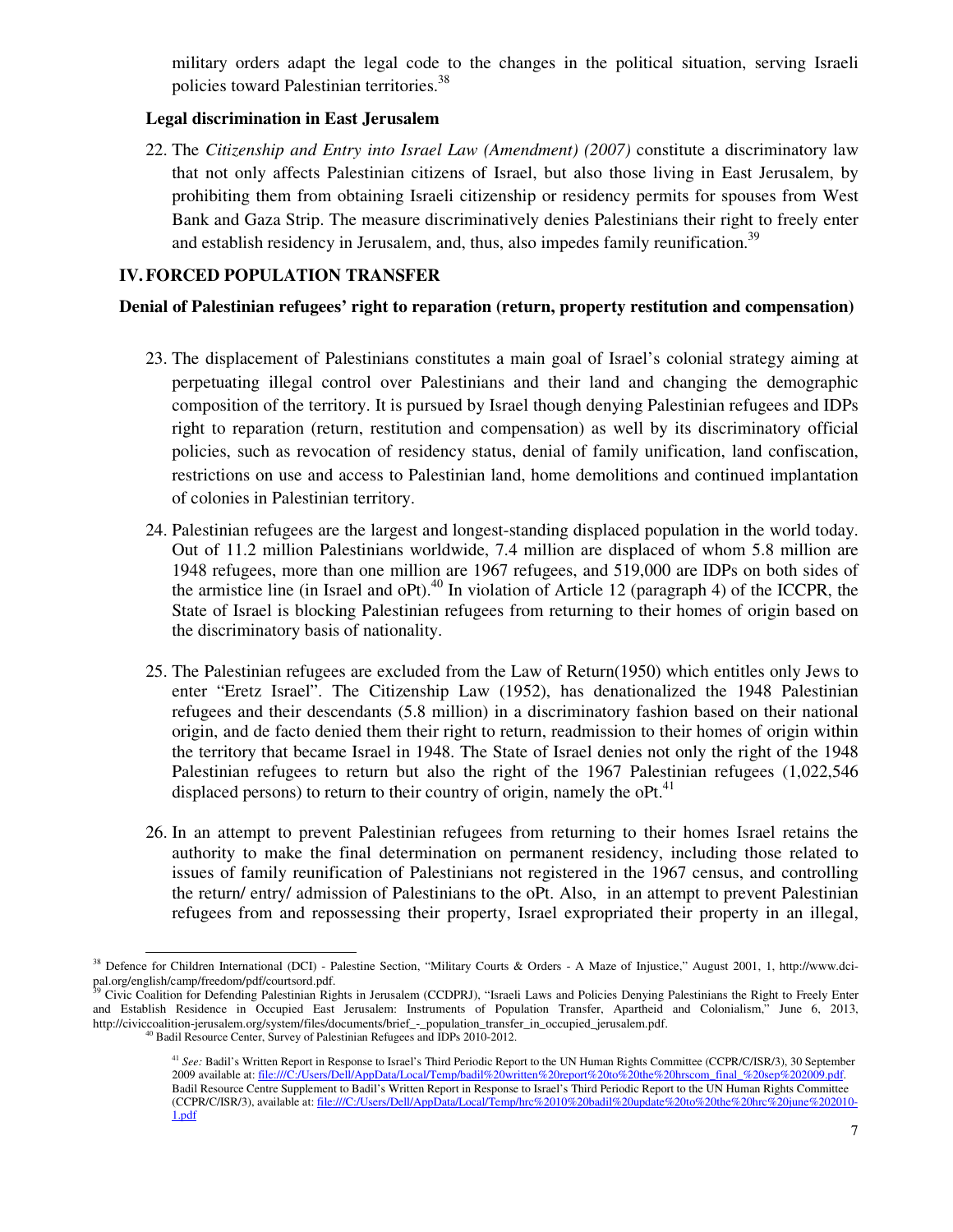discriminatory and arbitrary manner before and/or during exile, subsequently allocating most of the refugees' property to Jewish users and settlements. The property of the Palestinian refugees, displaced persons IDPs was classified as "absentees' property" under the *Absentees' Property Law (1950)* or abandoned roperty under the *Order Regarding Abandoned Property (private property), Judea and Samiria, 5727- (1967).<sup>42</sup>*

#### **Revocation of residency status**

- 27. Israel's residency system permits the revocation of residency status of those who travel abroad and fail to return before the expiry of their permit. Indeed, from 1967 to 1994, Israel stripped the residency rights of some 140,000 Palestinians living in the West Bank, amounting to over 10 percent of the population, and another 108,878 living in the Gaza Strip. As of 2013, 40,000 to 50,000 Palestinians live in Gaza without a residency status recognized by Israel. $43$
- 28. Israel's *Entry into Israel Law of 1952* allows the automatic revocation of residency status of Palestinian residents of East Jerusalem who leave Israel to live elsewhere. As of August 2013, such practice, increased in the 90s, had caused the loss of residency status of more than 14,000 Palestinians from East Jerusalem.<sup>44</sup>
- 29. In addition, reiterating Badil's previous concerns,<sup>45</sup> Israel's *Nationality Law (Amendment No. 9) (Authority for Revoking Citizenship)* permits the revocation of citizenship on the grounds of "a breach of allegiance to the state", which includes the act of naturalization or obtaining permanent residency status in states defined as "enemies", as well as in the Gaza Strip. Over the years, Israel has applied this law to Palestinian citizens, but never to Jewish Israelis.<sup>46</sup>
- 30. Badil understands that revoked residency is equivalent to expulsion, in flagrant violation of article 12 of the ICCPR, and constitutes a policy tool aimed at controlling the demographic composition of the territory, as well as at pursuing the declared intention of limiting the Palestinian population of Jerusalem fewer than 28 percent.<sup>47</sup>

## **Denial of family unification**

- 31. With the introduction of closures and checkpoints, as well as with the construction of the Annexation Wall and its associated regime, Palestinians find it increasingly difficult to enter East Jerusalem and Israel, which has prompted an exponential rise in the number of applications for family unification. Notwithstanding, such initiatives have been facing Israel's increasingly restrictive policies, which render it extremely difficult, and often even impossible, for Israeli citizens and residents married to Palestinians from the Palestinian territory to obtain family unification.<sup>48</sup>
- 32. Israel's *Citizenship and Entry into Israel Law (Temporary Provision) (2003)* prevents Palestinians with West Bank or Gaza Strip IDs, or residents of "enemy states" (Lebanon, Syria,

<sup>&</sup>lt;u>.</u> <sup>42</sup> *See: Badil Resource Center, Israel Land Grab and Forced Transfer of Palestinians, June 2013.*

<sup>43</sup> BADIL Resource Center for Palestinian Residency and Refugee Rights, *Forced Population Transfer: The Case of Palestine - Denial of Residency*, April 2014, 18–19, http://badil.org/phocadownload/Badil\_docs/publications/wp16-Residency.pdf.  $\text{Ibid., } 21-22.$ 

<sup>45</sup> INT/CCPR/NGO/ISR/99/9195 (2010), para. 60.

<sup>46</sup> BADIL Resource Center for Palestinian Residency and Refugee Rights, *Denial of Residency: Working Paper No. 16*, 25–26.

<sup>47</sup> Ibid., 22.

<sup>48</sup> Ibid., 35.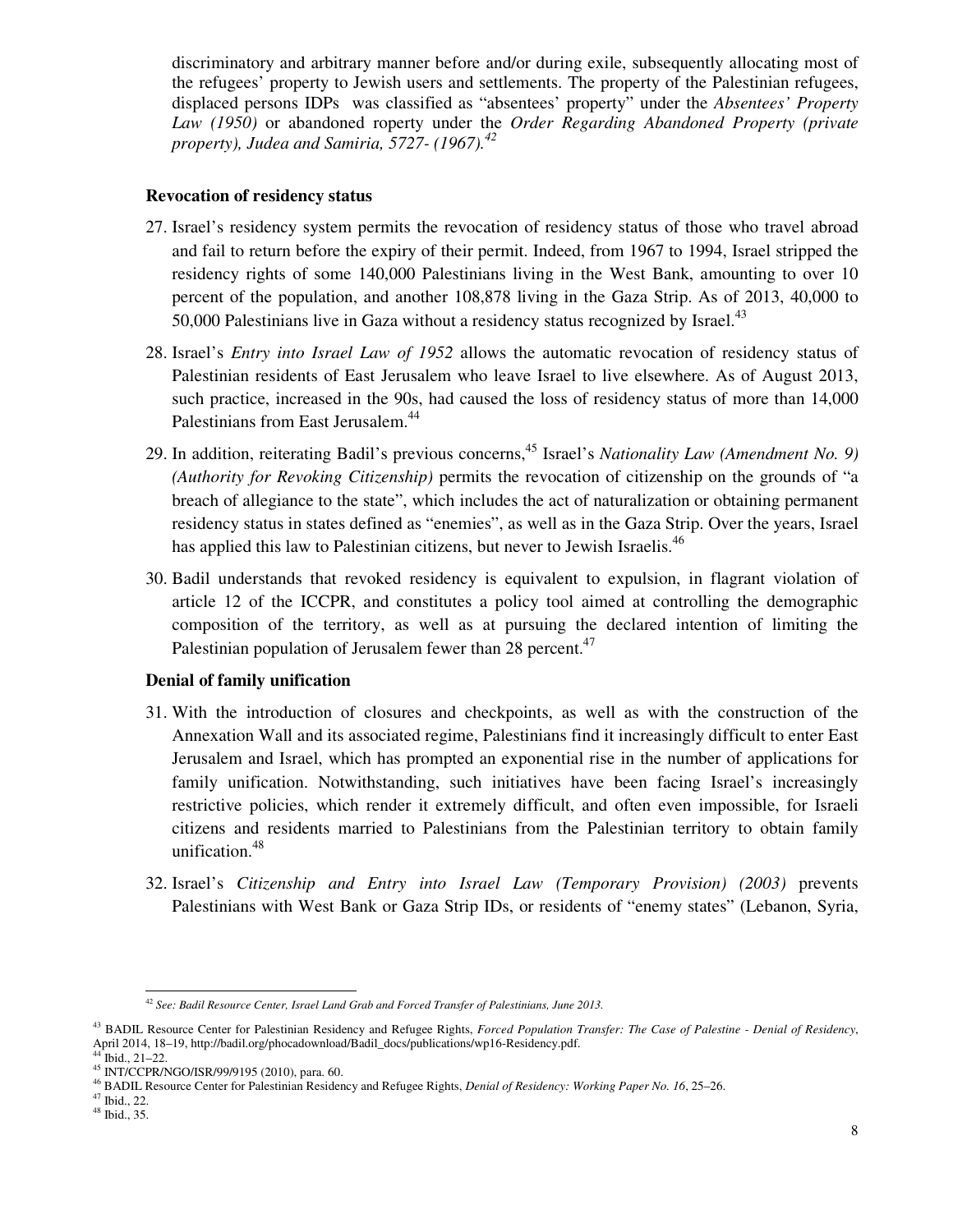Iran and Iraq), from gaining Israeli citizenship or permanent residency by way of marriage to an Israeli citizen.<sup>49</sup>

- 33. Prevention from acquiring permanent residency with their families in Israel or East Jerusalem, Palestinians from Gaza and the West Bank must make the impossible choice between living separately from their spouses and children, living illegally with their spouse in Israel or East Jerusalem – in constant fear of arrest and deportation – or having their spouse moving with them, which is also illegal according to a military order prohibiting Israelis from entering Palestinian territories.<sup>50</sup>
- 34. In East Jerusalem, Israel has been imposing increasingly discriminatory procedures for the registration of children. In the situation of a child being born to parents only one of whom is a resident of East Jerusalem does not receive an identity number at the hospital like other children; rather, the parents must submit a "request to register a birth" and present proof that their life is centered in Jerusalem, such as rental lease agreement, home ownership documents, water and electricity bills, or payment of the municipal tax (*Arnona*).<sup>51</sup>
- 35. Furthermore, Israeli legislation's Second Amendment provides for permits to be granted to otherwise ineligible persons in the event of special humanitarian reasons. However, the amendment specifies that being married to who is lawfully present in Israel or East Jerusalem – and the consequent need for family unification – does not qualify as such special humanitarian condition.<sup>52</sup>
- 36. Likewise, the above-mentioned amendment has also rendered it more difficult, if not impossible, to promote family unification through relocation from Gaza to West Bank, because the unification of parents and children or spouses does not constitute, according to Israeli legislation, special humanitarian reasons that justify the grant of family unification permits in the West Bank. Reiterating Badil's previous statement, Israel's definition of "humanitarian" under the new procedures would prohibit an orphaned child in the Gaza Strip from uniting with his parent in the West Bank if there were any relative in Gaza who could care for him. This policy represents another Israeli effort to deepen the gulf between the West Bank and the Gaza Strip.<sup>53</sup>
- 37. The family life of the Palestinian population has come to be used as a political bargaining chip by Israel, as a means to pressure the Palestinian Authority. More importantly, it has the wider impact of making life so difficult for Palestinians within the oPt that many feel they have little option other than leaving and abandoning their ancestral homeland.<sup>54</sup>

#### **Land Confiscation**

38. As previous stated in Badil's report to this Committee,<sup>55</sup> Israel occupies the entire surface of the oPt (some 6,225 km²) and has confiscated or *de facto* annexed more than 4,100 km² (70%) of the West Bank for the exclusive benefit of the Jewish settlers/population. It is important to note that total expropriation of Palestinian land relates not only to land taken by Israel in the oPt since 1967, but expropriation that began before 1948. The Palestine Central Bureau of Statistics

 $^{\rm 49}$  Ibid.

<sup>50</sup> Ibid., 36.

 $51$  Ibid., 39-40.

<sup>52</sup> Ibid., 37.

<sup>53</sup> INT/CCPR/NGO/ISR/99/9195 (2010), para. 60.

<sup>54</sup> BADIL Resource Center for Palestinian Residency and Refugee Rights, *Denial of Residency: Working Paper No. 16*, 33.

<sup>55</sup> INT/CCPR/NGO/ISR/99/9195 (2010), para. 9.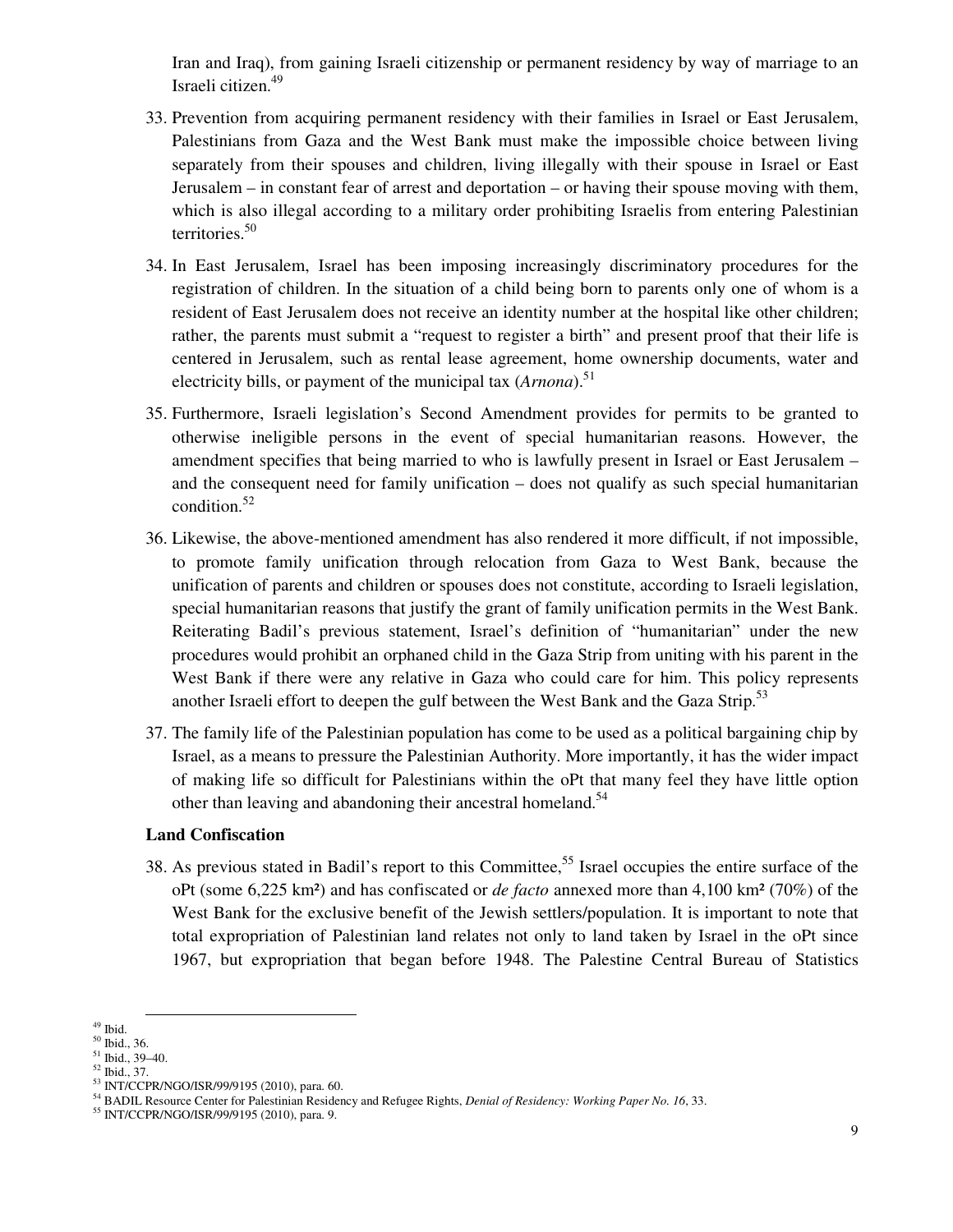$(PCBS)^{56}$  records that 85% of historic/Mandate Palestine is now under Israeli control. Palestinian property confiscated by Israel continues to be for the sole purpose of constructing or expanding Jewish settlements/colonies, or for the exclusive use of Jews, and, under the law, Palestinians are permanently denied use of or access to their expropriated land.

- 39. Israel carries out land confiscation: $57$ 
	- (i) under the justification of **"military needs"**; 58
	- (ii) by declaring a given land as **"state land"**, in accordance with *Military Order No. 59 Concerning Government Property*, of 1967;
	- (iii) by defining any property whose owner and holder left the West Bank before, during, or after the 1967 war as an **abandoned property**, following the *Order Regarding*  Abandoned Property (Private Property) (Judea and Samaria) 5727-1967, of 1967;<sup>59</sup>
	- (iv) under the justification of **"public purpose"**, which includes "purposes of development, settlement, and security", according to the *Land Acquisition (Validation of Acts and Compensation) Law (1953)*, and the establishment of nature reserves and national parks,<sup>60</sup> pursuing *Military Orders 363* and 373, respectively. In addition, in 2010 Israel passed an Amendment to the *Land Ordinance (Acquisition for Public Purposes) (1943)* that includes "the establishment and expansion or development of towns" as a public purpose, allowing the Finance Minister to confiscate land without the need to use it for its original purposes for seventeen years, thus giving the landowner no right to demand its return if it was confiscated for one purpose but used for another.
- 40. Furthermore, the *Israel Land Administration Law (Amendment No.7) (2009)* allows the privatization of lands "owned" by the State of Israel, the Jewish National Fund (JNF) and the Development Authority, both within Israel and the oPt, authorizing the sale of settlements units and areas confiscated for settlement construction from Palestinians to private Jewish owners, including Palestinian land in occupied East Jerusalem.<sup>61</sup>

#### **Restrictions on use and access to land**

- 41. In addition to land confiscation, numerous laws and policies in the West Bank, Gaza, and Israel, including East Jerusalem, restrict Palestinian landowners' access to and use of their land. Even though ownership, in these cases, is not legally transferred from the Palestinian landowner to the State of Israel, the owners are forbidden from accessing or using their land altogether or in the absence of a special permit. Thus, although the Palestinian land owner still holds *de jure* ownership of the land, their *de facto* ownership has been transferred to Israel.
- 42. Israel's restrictions on use and access to Palestinian land, often times amounting to *de facto* confiscation, are the result of:

<sup>56</sup> See http://www.pcbs.gov.ps/site/512/default.aspx?tabID=512&lang=en&ItemID=1111&mid=3171&wversion=Staging.

<sup>57</sup> See BADIL Resource Center for Palestinian Residency and Refugee Rights, *Israeli Land Grab and Forced Population Transfer of Palestinians, A Handbook for Vulnerable Individuals and Communities* (Bethlehem, Palestine: BADIL Resource Center for Palestinian Residency and Refugee Rights, 2013), http://www.badil.org/en/badil-news/1454-story-3.

<sup>&</sup>lt;sup>58</sup> In *Dweikat v. Government of Israel*, the Israeli High Court of Justice refused to use "military necessity" as a justification for land confiscation to build settlements; nonetheless, "military necessity" can still be used as a justification to confiscate land for purposes other than colonies.<br><sup>59</sup> The Order also extends to include property owned by a resident of an enemy count

<sup>&</sup>lt;sup>60</sup> To date, there are 114 areas designated as 'nature reserves' and 'national parks' in the occupied Palestinian territory (BADIL Resource Center for Palestinian Residency and Refugee Rights, *Israeli Land Grab and Forced Population Transfer of Palestinians, A Handbook for Vulnerable Individuals and Communities*, 70). <sup>61</sup> INT/CCPR/NGO/ISR/99/9195 (2010), para. 16.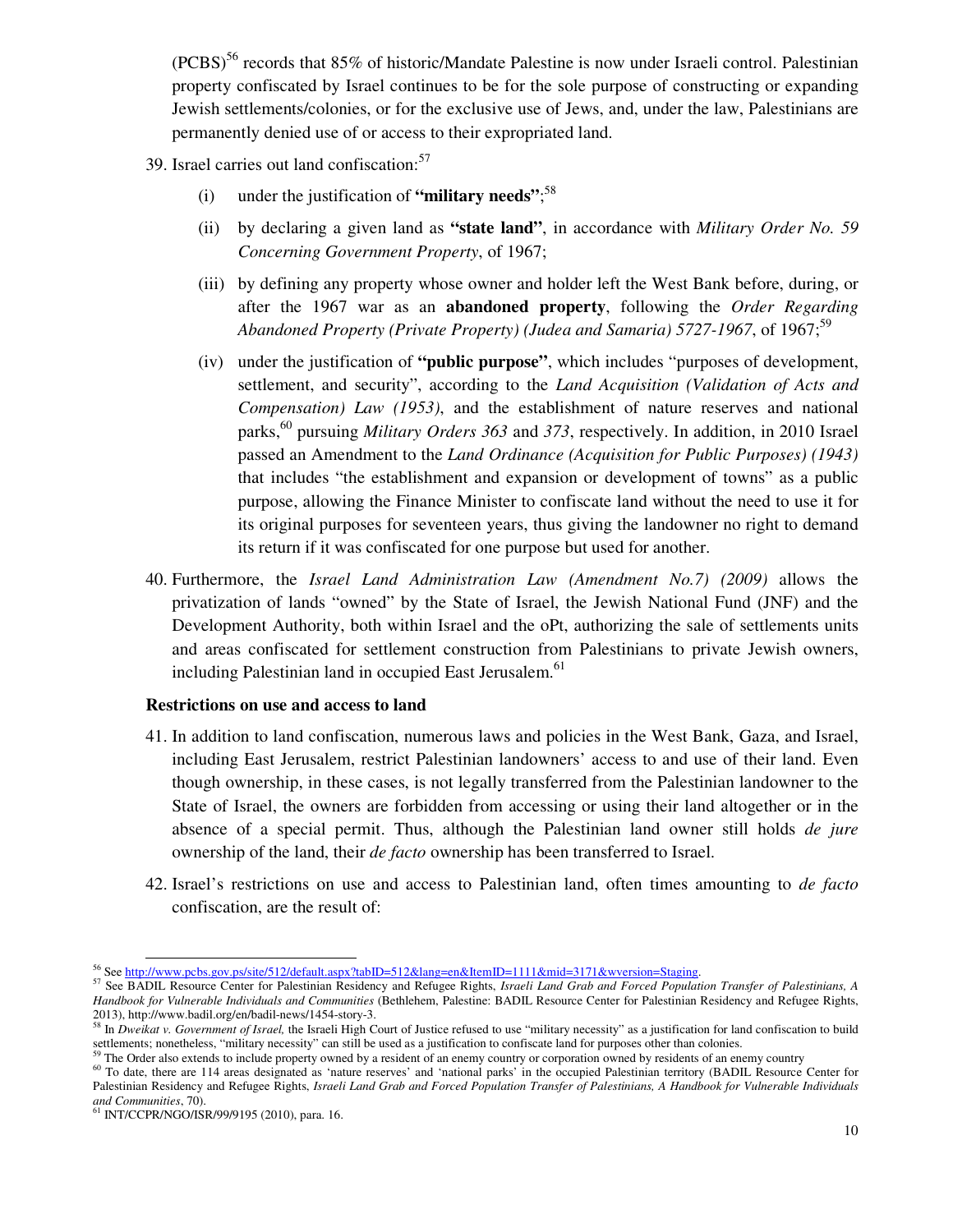- (i) **The annexation wall** does not track with the 1949 Armistice Line, or Green Line, which is the internationally recognized border between Israel and the West Bank and has  $85\%$  of its planned route running inside the West Bank.<sup>62</sup> The path of the Wall has resulted in *de facto* annexation of 9.4% of West Bank.<sup>63</sup> Consequently, thousands of Palestinian farmers have been cut off from their farmland, and must rely on "agricultural gates" to access their own land. Obtaining a permit to cross at these gates is difficult, and the number of permanent permits to use the gates dropped by 83% between 2006 and 2009. $64$
- (ii) **Seam zones** are enclaves corresponding to the area between the Wall's illegal route and the Green Line, and affect both Palestinians who reside within the seam zones, and Palestinians who reside outside the seam zone, but own land within it. Accessing a seam zone, or simply continuing to reside in a seam zone, requires a special permit issued by the Israeli military. The Israeli permit regime is increasingly complicated and arbitrary. Currently, 30% of permit applications for residence in and access to the seam zones are denied by the Israeli military.<sup>65</sup>
- (iii) **Closed military zones**. Israeli *Military Order 1651*, Article 318, empowers the Military Commander to declare an area or place "closed" if that land is deemed to be "necessary for military training." Since 1967, 18% of land in the West Bank has been confiscated under the designation of "closed military zones." This is more than the 17.7% of land in the West Bank that is under the Palestinian Authority control.<sup>66</sup>
- (iv) **Firing zones**, a form of closed military zones started in 1970, work as de facto confiscation of land because Palestinians are forbidden from being present in these zones, even though they still retain ownership of the land. Although there have been significant changes in the security situation over the years, the firing zones remain largely the same since their establishment.<sup>67</sup>

#### **Home demolitions**

- 43. The majority of demolitions in Area C of the West Bank fall within three overlapping categories of legal and rhetorical justification: security, administrative and deterrence, which correlate, in effect, to the practice of military, discriminatory and punitive demolition.
- 44. **Military home demolitions** for "security" purposes are based on *Military Order 1651 (Section 332)*. In the vast majority of cases, residents were not even accused by Israel of committing any security offenses.<sup>68</sup>
- 45. With regards to **administrative home demolitions**, a lack of building permits is the key administrative factor the Israeli Civil Administration uses to criminalize structures and slate them for demolition. Although the process is embedded in planning and zoning, both law and practice

<sup>&</sup>lt;u>.</u> <sup>62</sup> INT/CCPR/NGO/ISR/99/9195 (2010), para. 18.

<sup>63</sup> BADIL Resource Center for Palestinian Residency and Refugee Rights, *Israeli Land Grab and Forced Population Transfer of Palestinians, A Handbook for Vulnerable Individuals and Communities*, 58.

<sup>64</sup> INT/CCPR/NGO/ISR/99/9195 (2010), para. 19.

<sup>65</sup> HaMoked, *The Permit Regime: Human Rights Violations in West Bank Areas Known as the "Seam Zone"* (HaMoked - Center for the Defence of the Individual, March 2013), http://www.hamoked.org/files/2013/1157660\_eng.pdf.<br>
<sup>66</sup> OCHA Cognatist Pel times The Control Pel times Cognatist Pel times The Cognatist Pel times The Cognatist Pel times The Cognatist Pel times T

<sup>66</sup> OCHA - Occupied Palestinian Territories, *The Humanitarian Impact of Israeli-Declared "firing Zones" in the West Bank*, August 2012, 1, http://reliefweb.int/sites/reliefweb.int/files/resources/ocha\_opt\_firing\_zone\_factsheet\_august\_2012\_english.pdf.  $\rm ^{67}$ Ibid.

<sup>68</sup> BADIL Resource Center for Palestinian Residency and Refugee Rights, *Israeli Land Grab and Forced Population Transfer of Palestinians, A Handbook for Vulnerable Individuals and Communities*, 98.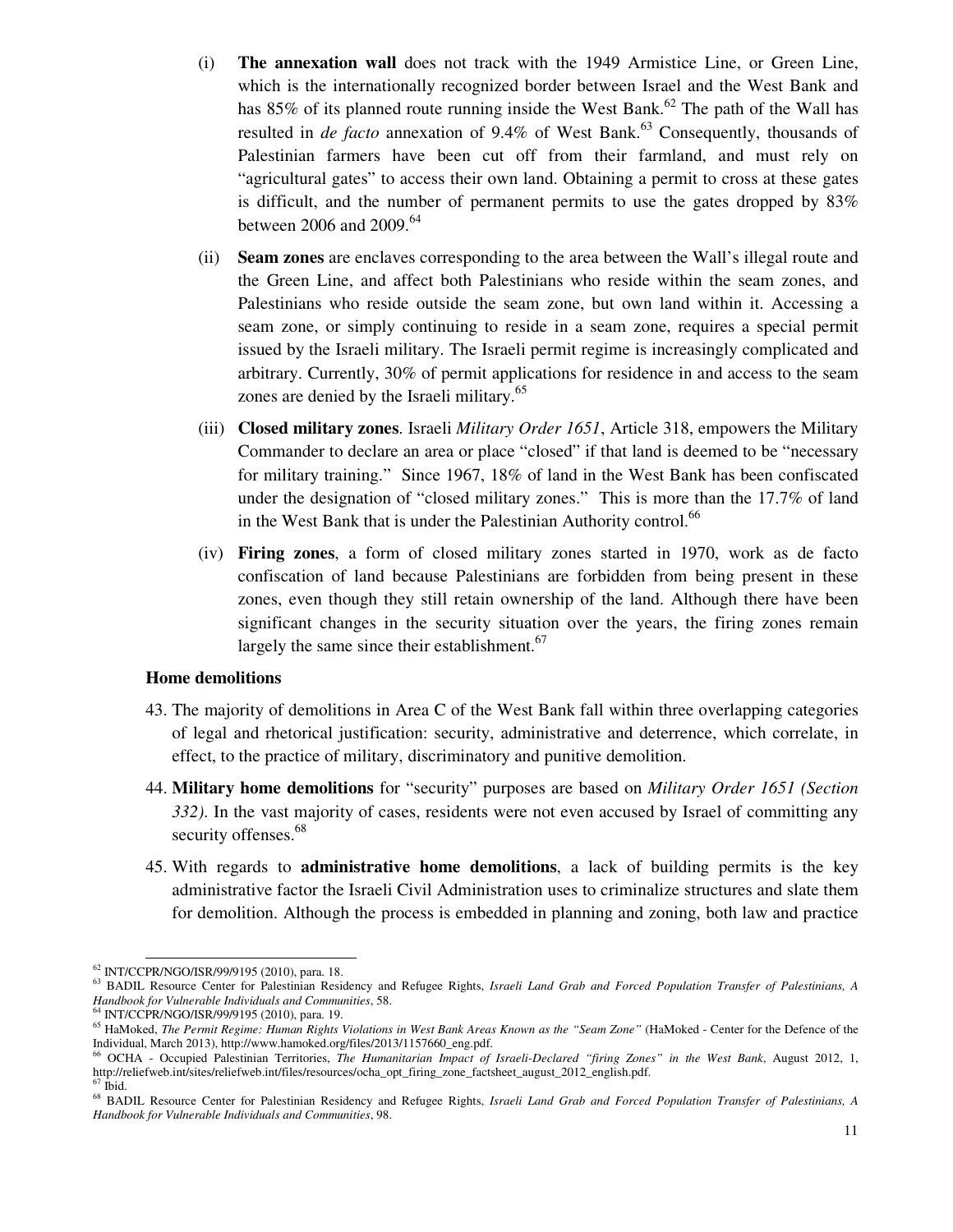show that houses are not demolished in the course of normal town planning operations, but are instead demolished in a discriminatory manner.<sup>69</sup>

- 46. The policy of **punitive demolitions** varies; however, its declared objective is deterrence through harming relatives of Palestinians who carried out, are suspected to have carried out, or are expected to carry out (future-reprisal) attacks on Israeli citizens or military infrastructure. Regulation 119 (1) of the Defense (Emergency) Regulations empowers a Military Commander to order the punitive demolition or sealing of a house.<sup>70</sup>
- 47. Badil restates its concern on Israel's "wide range of measures to restrict and deny Palestinians freedom of movement and residence in the oPt. As with its other policies, such measures apply almost exclusively to Palestinians, and not to Jewish settlers or Jewish citizens of Israel. The severe barriers to freedom of movement are also continuing to cause forcible displacement among the Palestinian population. These policies and practices constitute violations of Articles 12 and 2 since they are carried out on a discriminatory basis. Such measures, carried out exclusively on the basis of nationality and ethnicity, also fit within the definition of apartheid."<sup>71</sup>

### **Implantation of colonies in Palestinian territory**

- 48. Home demolitions and forced evictions of Palestinian-owned property fit in the pattern of planned expansion of Jewish-only colonies throughout the West Bank and East Jerusalem, constituting a deliberate, institutionalized form of discrimination that reinforces the apartheid nature of 'separate and unequal' treatment of Jews and Palestinians.<sup>72</sup>
- 49. Most recently, while Israel carried out Operation Protective Edge in Gaza, a campaign of repression, mass arrests and settlement building took place in the West Bank. A report by the PLO highlighted that, during the summer, 1,472 new settlement homes were approved, slated to house around 6,000 settlers. On August 25-26, 2014 just as the ceasefire in Gaza was achieved, three different projects were announced.<sup>73</sup>
- 50. Near Bethlehem, Israel declared 1,000 acres of land as "state land", allegedly in response to the kidnapping of the three Jewish teenagers in June 2014 in the area. If the State party does not reverse its decision, that will be the biggest settlement built in the last 30 years.<sup>74</sup>

## **V. RECOMMENDATIONS FOR CONCLUDING OBSERVATIONS**

- **1-** BADIL' calls on the HRC to conclude that Israel has failed and unwilling to respect and/or implement its human rights obligations under the ICCPR in relation to the Palestinian population in the oPt, Palestinians with Israeli citizenship and Palestine refugees and internally displaced persons,
- **2-** Badil calls on the HRC to insist that UN bodies, agencies and mechanisms are required to act immediately in order to:
	- **a.** Ensure the right of the Palestinian people to self-determination;
	- **b.** End of the Israeli prolonged occupation which amounts to colonization;
	- **c.** Criminalize Israel 's institutionalized system of discrimination which amounts to apartheid, including Israel's breach of the principles of equality and non-discrimination, as well as its citizenship/ nationality, re-entry and land policies and laws.

**<sup>.</sup>** <sup>69</sup> Ibid., 100.

<sup>70</sup> Ibid., 103.

<sup>71</sup> INT/CCPR/NGO/ISR/99/9195 (2010), para. 51.

<sup>72</sup> *Ibid*., para. 58.

<sup>&</sup>lt;sup>73</sup> See http://mondoweiss.net/2014/08/watched-announced-settlements.html.

<sup>74</sup> See http://www.telegraph.co.uk/news/worldnews/middleeast/israel/11067466/Israel-announces-construction-of-biggest-settlement-in-30-years.html.